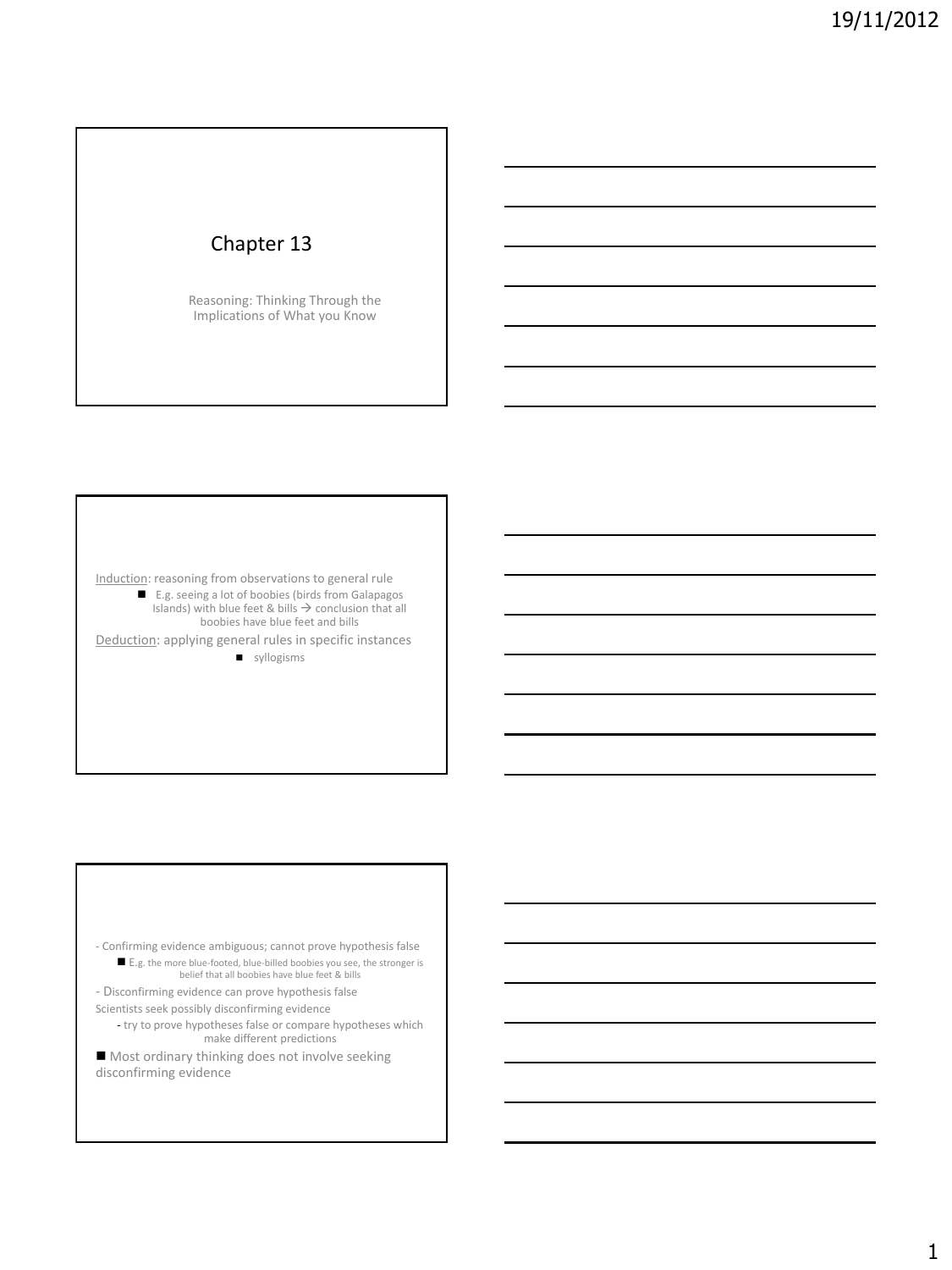# Wason's Task (1966, 1968)

- Ss given series of 3 numbers & had to discover the rule governing "Type A" series
- Ss proposed examples & E gave feedback
- 3 6 9

People tend to…

- 1) Seek confirmatory rather than disconfirming evidence
- 2) Rely on confirming evidence; ignore disconfirming evidence & don't change hypothesis
- 3) Don't question confirming evidence; do scrutinize disconfirming evidence and try to find flaws

People tend to…

- 1) Try to reinterpret disconfirming evidence
- 2) Forget disconfirming cases
- 3) Remember confirming evidence better than disconfirming
- $\rightarrow$  Belief perseverance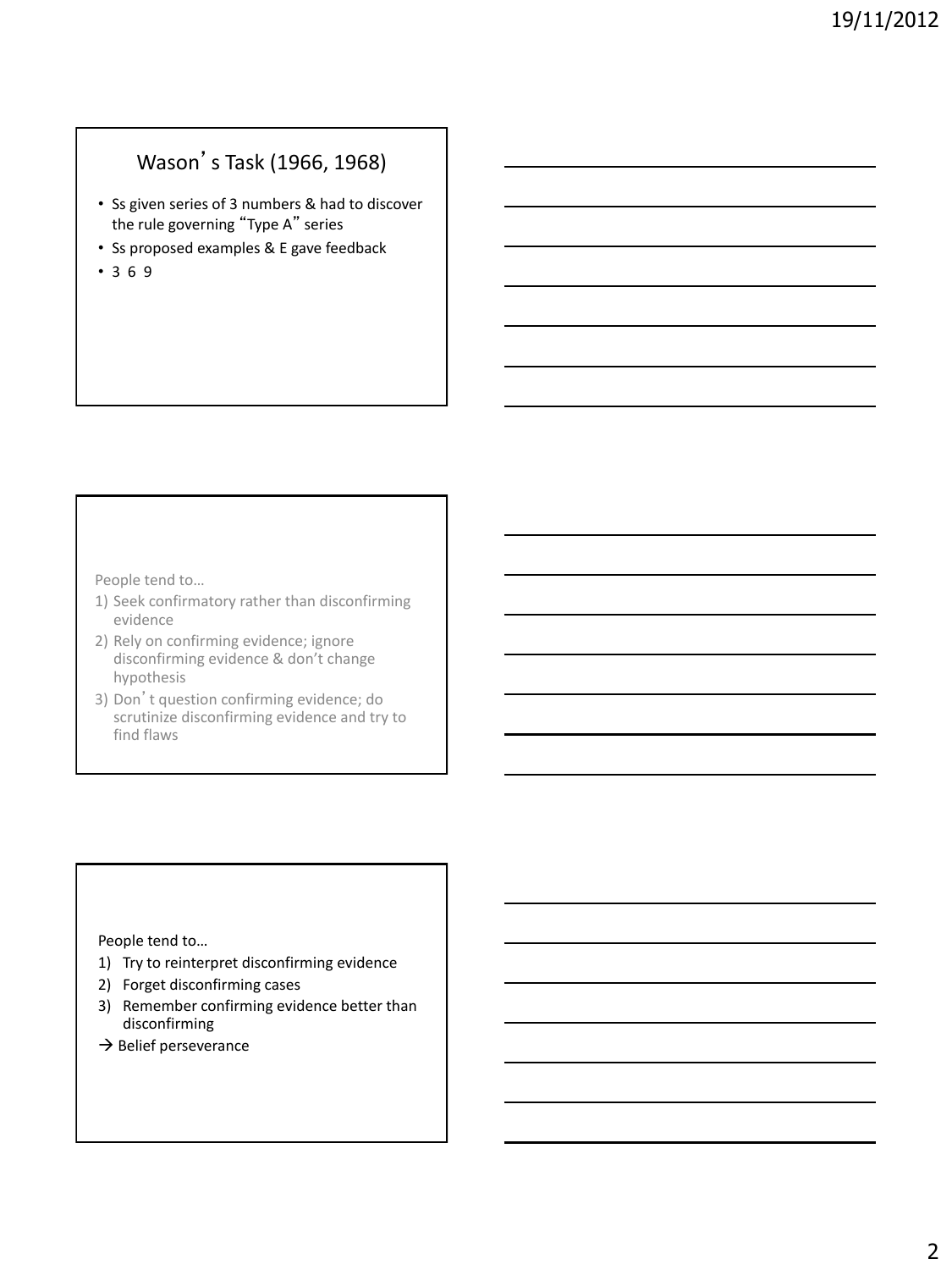# Wason's Study - 2

- Ss could not solve this simple problem because
	- ■they sought confirmatory evidence rather than disconfirming evidence
	- Ss failed to test alternative hypotheses

## Memory for Disconfirming Evidence

- Fans betting on pro football games
- Gamblers all believed they had good strategies in spite of losses
- Remembered losses as 'flukes' or near wins
- Faith in strategy remained intact

 $\rightarrow$ reinterpret disconfirming evidence

- Continued belief in presence of obvious, credible disconfirming evidence
- Ss judged whether suicide notes were real or fictional (made up by the experimenters)
- Ss given feedback which was unconnected to their performance
	- 'well above average' or 'well below average'
- Later, Ss were told that the feedback was bogus & had nothing to do with their performance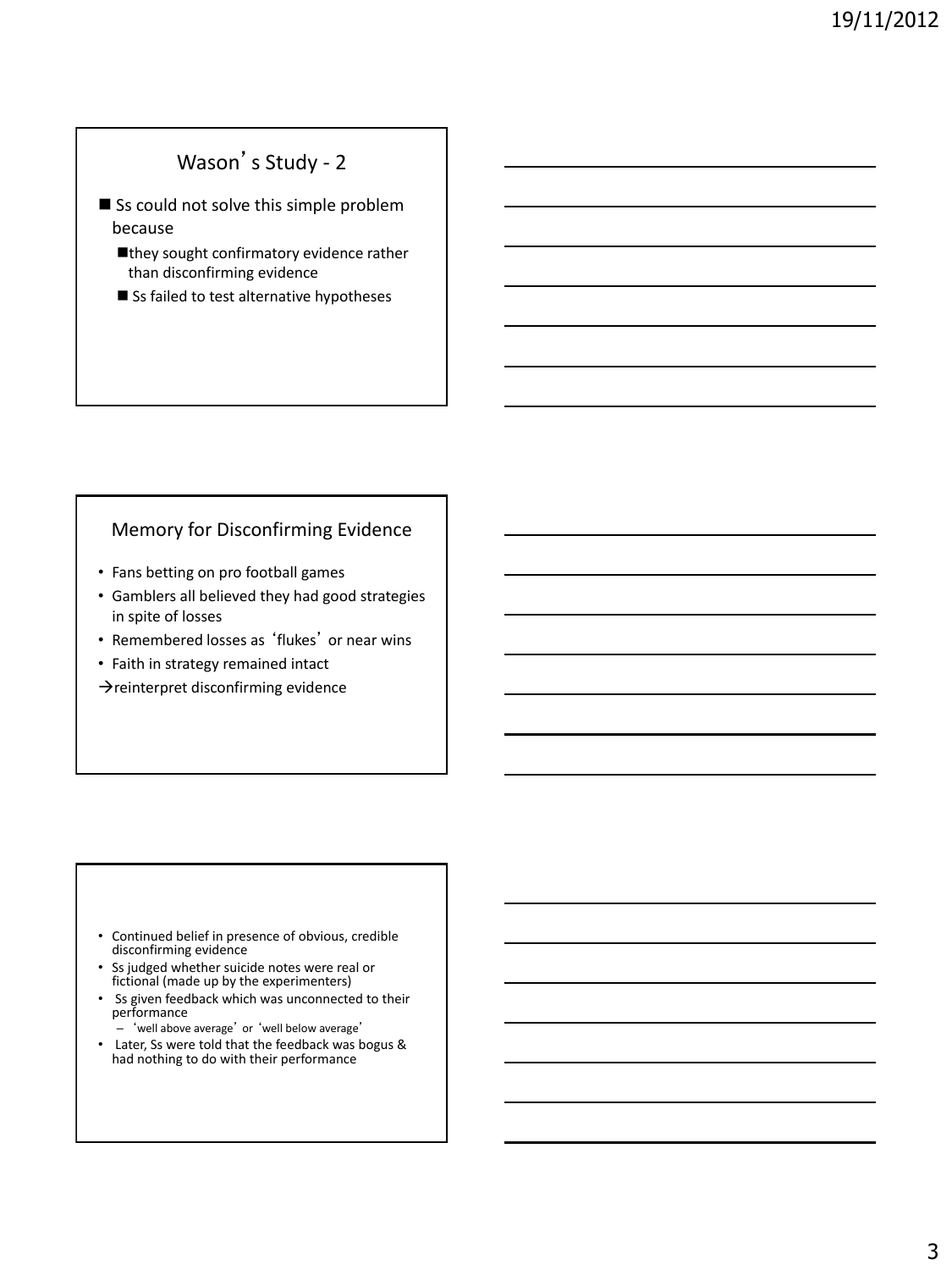- Ss then asked to judge their own *social sensitivity* by answering questions
- Ss' judgements influenced by earlier feedback
- Ss maintained false belief induced by feedback in presence of info that feedback was bogus Ss told they were above average rated their social sensitivity as above average & their ability to judge suicide notes
- Why does false belief (poor judgement) persevere?

Ss receive credible feedback from E

- Search memory for information to confirm feedback  $\rightarrow$  confirmation bias
- Activates memories consistent with feedback
- Don't search for disconfirming information
- Info from feedback discredited, but S has
- available info produced from memory to confirm feedback

- Some Ss given negative feedback search for disconfirming evidence for negative feedback
- $\blacksquare$   $\rightarrow$  maintain positive self image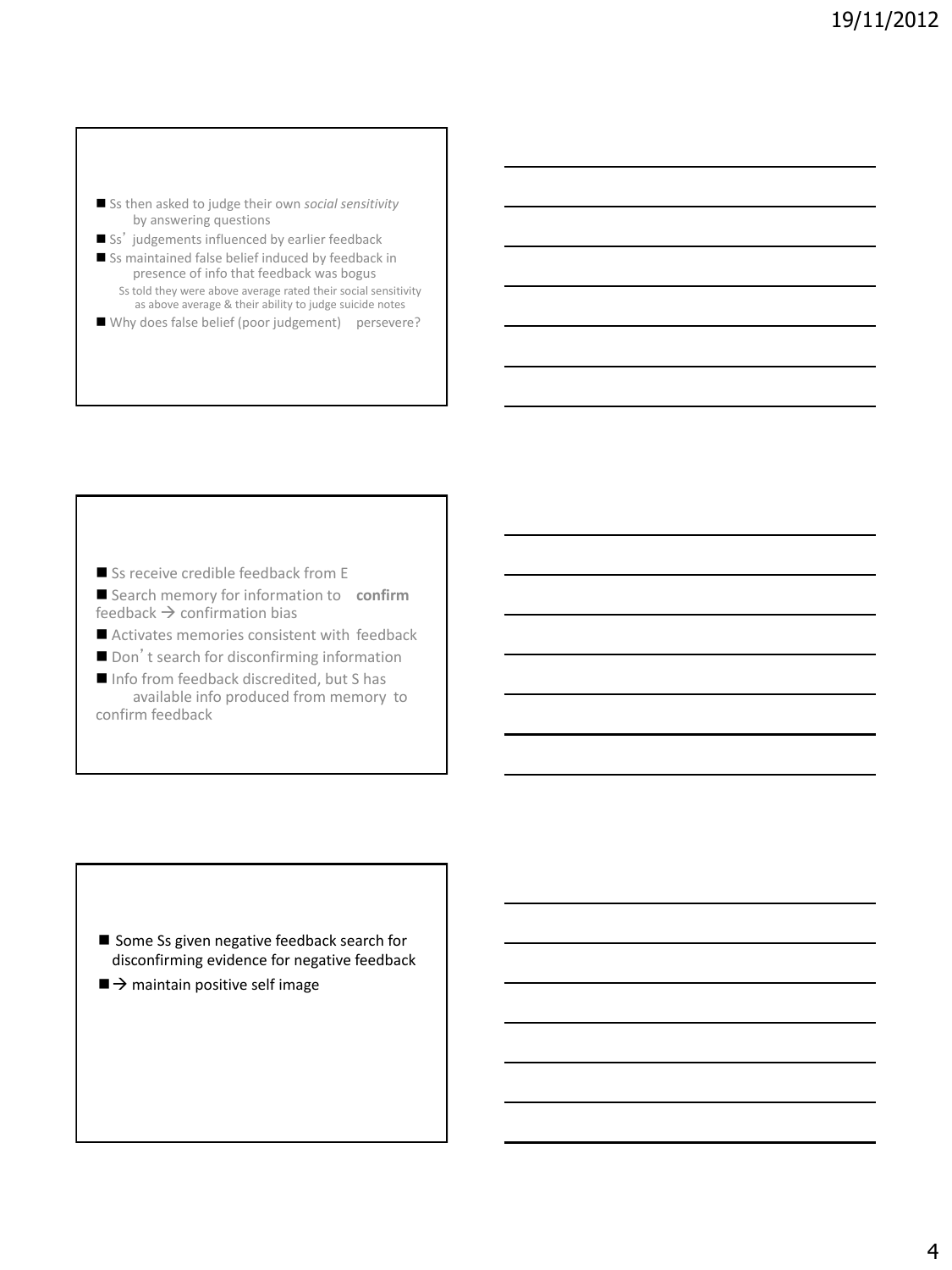- Syllogisms: contain two premises, S has to produce (or select) conclusion that follows 'logically'
- 1) Categorical syllogisms

Some wuggles are smeech Some furbles are smeech ▲ Some wuggles are furbles (False) 2) Linear Orderings A is taller than B B is taller than C ▲A is taller than C (True) 3) Conditional Reasoning: If … then

- Handout on using Venn Diagrams to represent categorical premises
- See section in text on Mental Models p. 425 (4th edition)

Develop mental models (images?) to represent premises in categorical syllogism Draw conclusion from mental model Good problem solvers seek disconfirming evidence Categorical premises can often be represented by more than one model – Venn diagrams Need to consider all possible representations of combo of premises to determine validity of conclusion Some syllogisms can have 3 or 4 representations the more possible representations, the more errors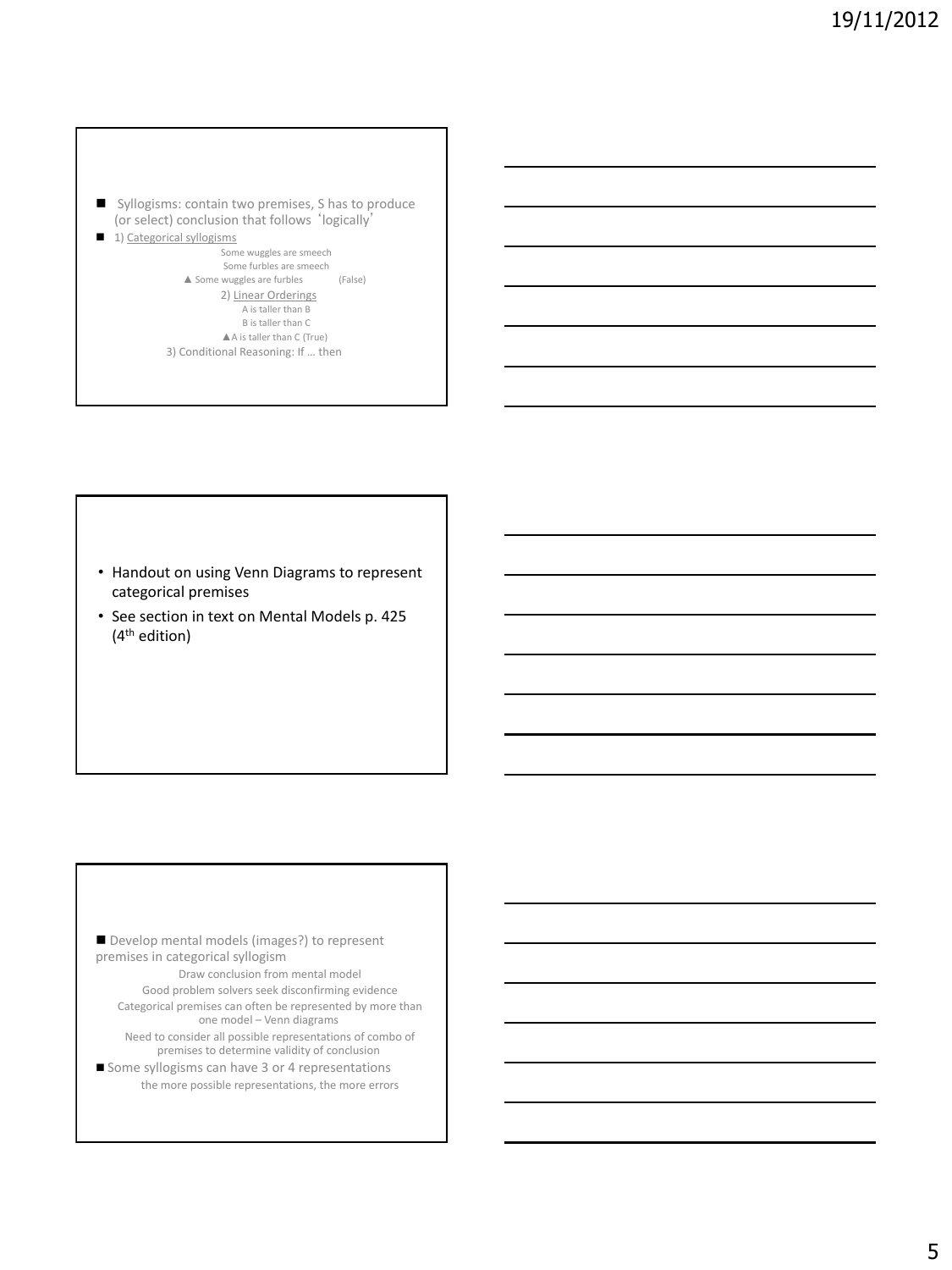- University students make many errors on logical problems Belief bias
	- We tend to arguments as 'logical' when we agree with, believe, or desire the conclusions, but rate arguments as 'illogical' when we disagree with or don't believe the conclusions
	- don't separate *logical* thinking from other knowledge
	- Fail to distinguish logically sound arguments from beliefs

### Atmosphere Errors

Reflect matching strategy If one or both premises contain "some"  $\rightarrow$  bias towards conclusion containing "some" If one or both premises are negative  $\rightarrow$  bias towards negative conclusion All A are B; All C are  $B \rightarrow A$ ll A are C or All C are A

### Conversion errors

- All A are B interpreted as meaning that All B are A.
	- Not true. A can be subset of B.
- Some A are not B interpreted as meaning Some B are not A.
	- Not true. A can be superset of B or A & b disjoint.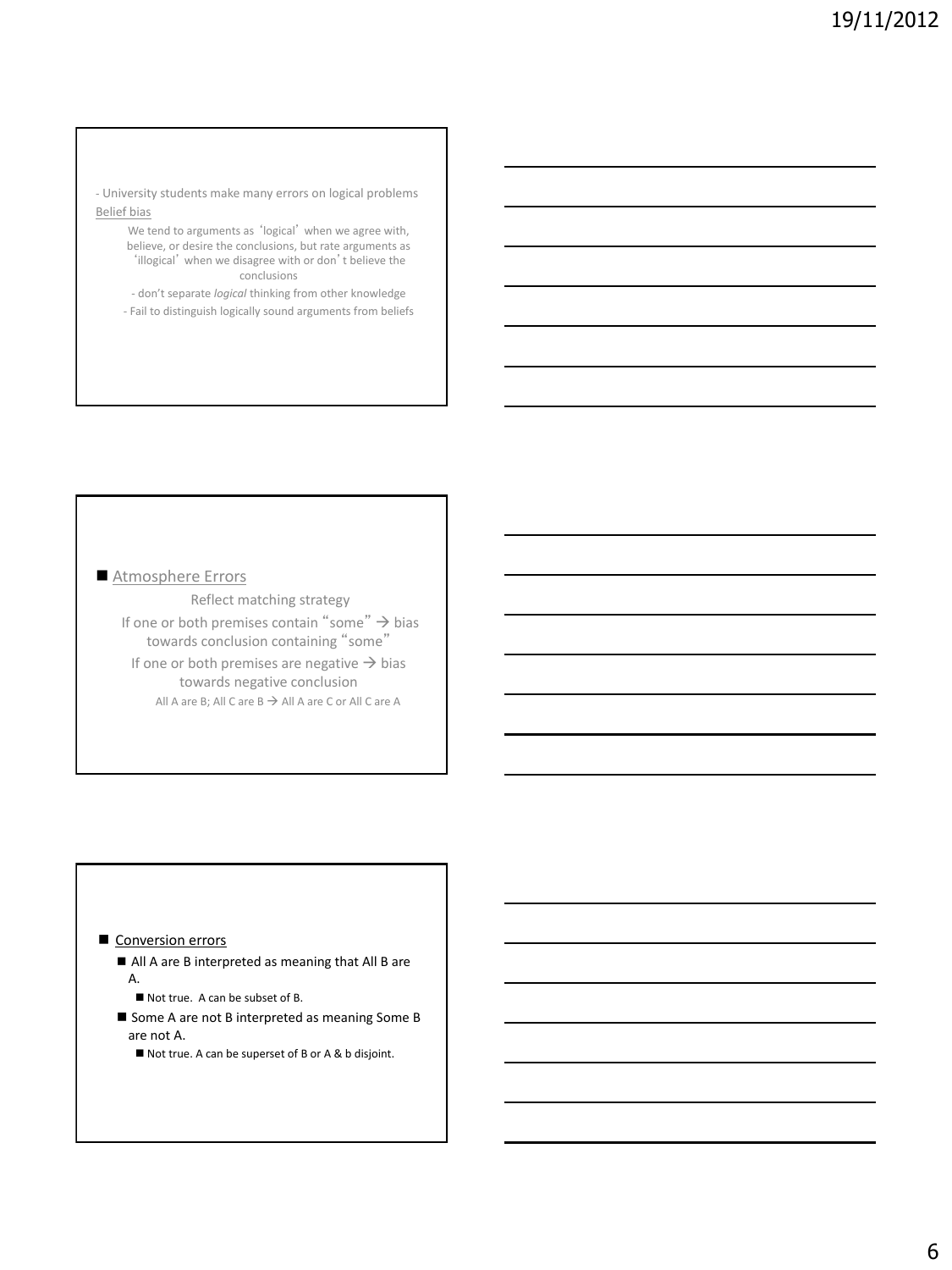- Rules of formal logic do not describe how humans typically think.
- So why do people think "illogically"?

### Premise: If X is true, then Y is true.

#### *Modus Ponens* (valid)

■ X is true. What follows? Y true.

#### *Modus tollens* (valid)

- Y is false What follows? X is false. (valid)
- People have difficulty using *modus tollens* reasoning
	- $\blacksquare$  If it is raining, there are clouds in the sky overhead.
- There are no clouds in the sky overhead. Therefore it is not raining.

## *Premise:* If X is true, then Y is true.<br>■ Affirming the Consequent

- *Affirming the Consequent*<br>■ If Y is true, then what follows?
	-
	- -
	- $\blacksquare$  X is true. (invalid)<br>  $\blacksquare$  If it is raining, then there must be clouds in the sky.<br>  $\blacksquare$  Therefore it is raining. (Not necessarily so. There can be clouds without rain.)
- *Denying the anteceder* 
	- If X is false, what follows?<br>■ Y false. (Invalid)
	-
	- $\blacksquare$  If it is raining, then there must be clouds in the sky.
	- It is not raining.<br>■ Therefore there are no clouds in the sky.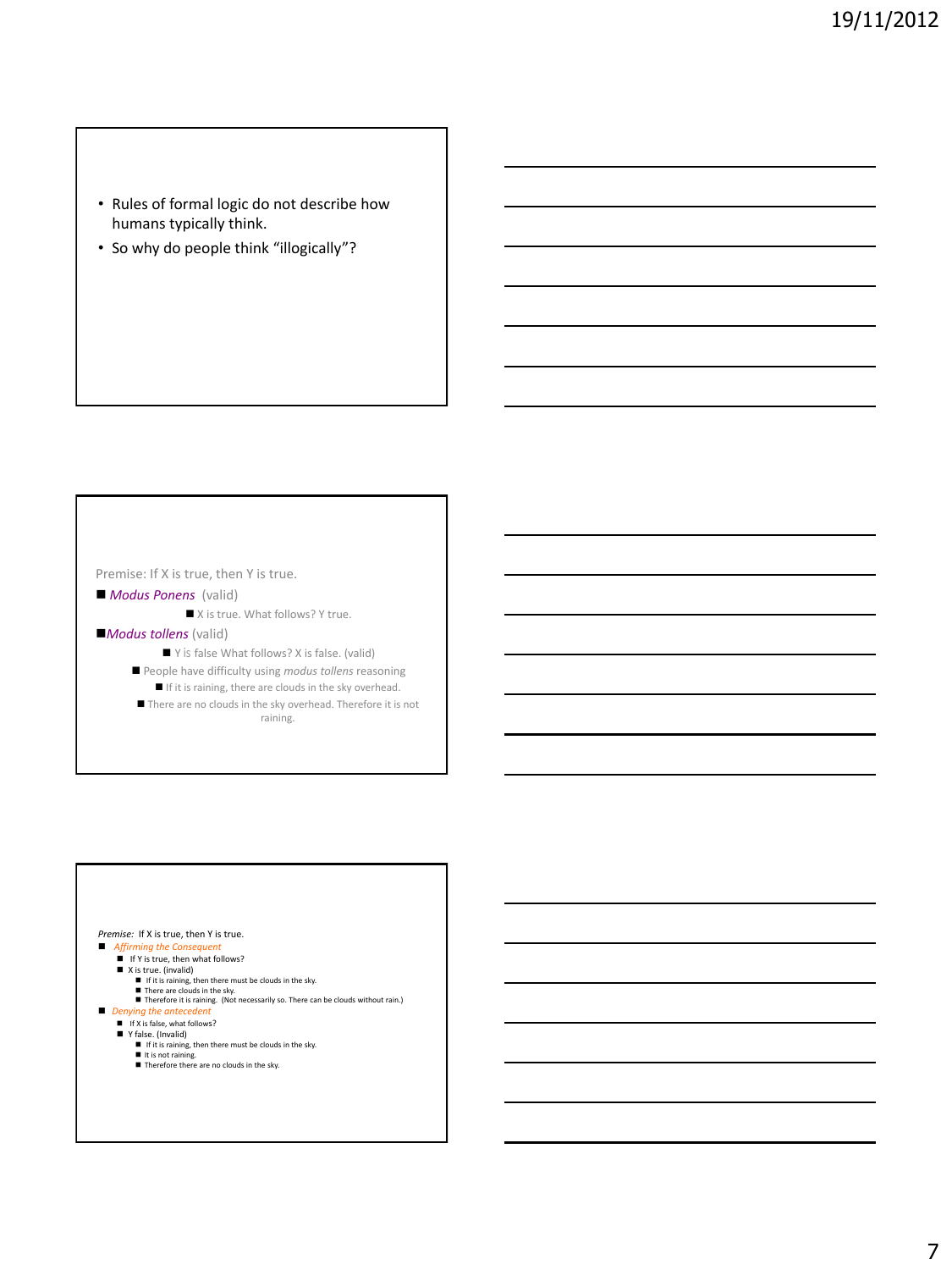## Conditional Reasoning

Conditional vs. Biconditional Interpretation

- Conditional: If X then Y means
	- $\blacksquare$  X is true  $\rightarrow$  Y is true (Modus Ponens)
	- $\blacksquare$  If X is false  $\rightarrow$  nothing follows.  $\blacksquare$  If Y is false  $\rightarrow$  nothing follows.
	-
	- $\blacksquare$  If Y is true  $\rightarrow$ x is true (Modus Tollens)
	- **Formal logic requires conditional interpretation. Ordinary thinking often does not.**

## Conditional Reasoning - 2

Biconditional: Y is true **if and only if** X is true.

 Normal conversation - biconditional interpretation usually applies

If you eat your broccoli, you may have some cake.

 $\blacksquare$  Implication: Broccoli uneaten  $\rightarrow$  No cake

#### More errors with negative statements ■ E.g. If X is not true, then Y is not true.

- More errors with abstract then concrete E.g. If the weather is not good, John will not go for a hike. Vs. If not X then not Y
- Get belief bias effects
	- People likely to accept illogical but believable conclusion & reject logical but disbelieved conclusion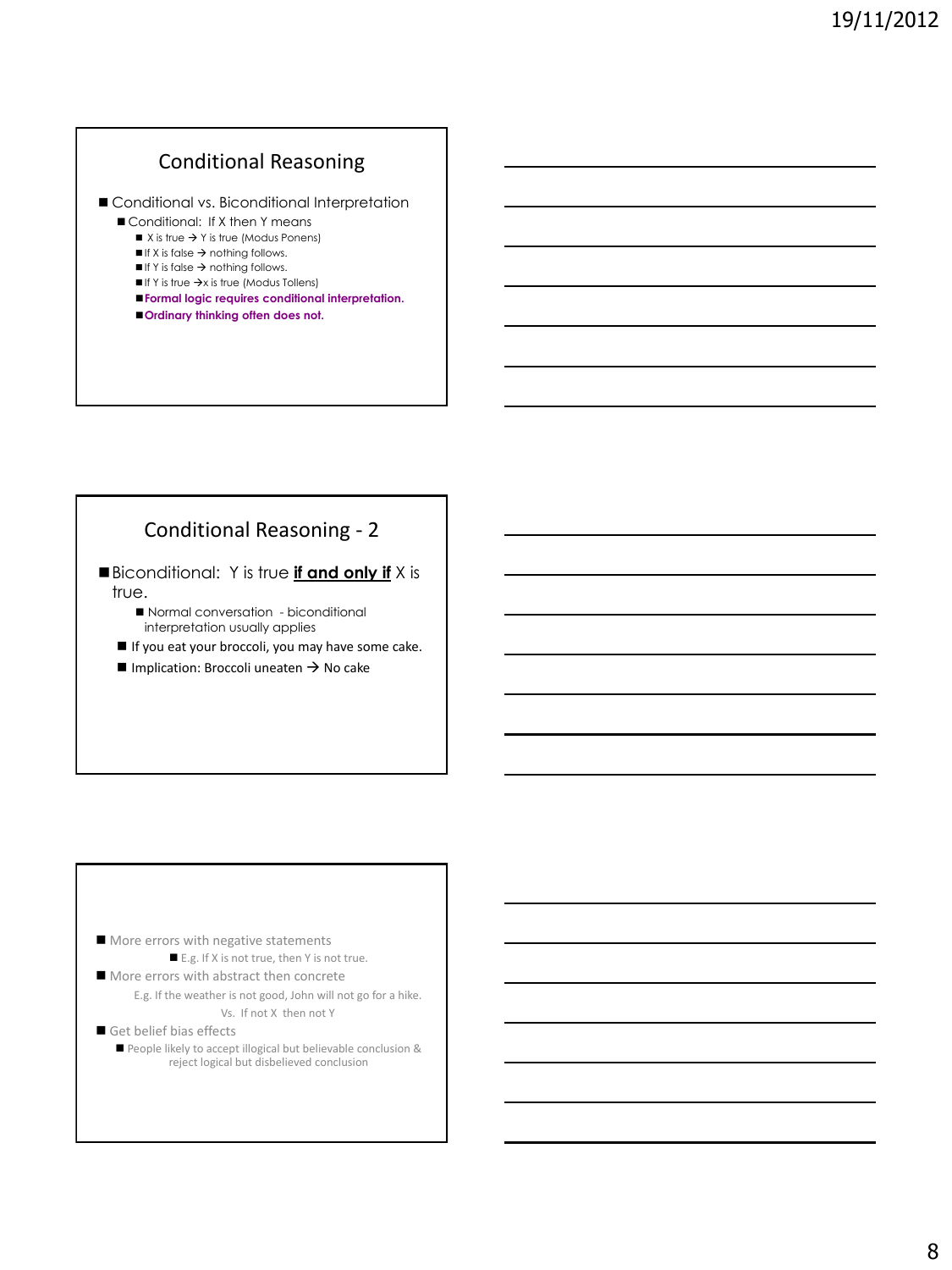- 4 cards, letter on one side & number on other
- $S$  sees: A 6 J 7
- Rule: If vowel then even number
- Which card(s) must be turned to test accuracy of rule?
- 46% of Ss turned over A (correct), and 6 (affirming the consequent).
- 33% turned over A only
- 96% gave wrong answer

For conditional interpretation,  $A \rightarrow 6$  (Modus Ponens)  $J \rightarrow ?$  Could be 6 or 7  $6 \rightarrow$  ? Could be A or B  $7 \rightarrow$  J Can't be A on other side (Modus tollens)

Ss should turn over A and 7. Rule can be falsified

Turning over J or 6 give no useful information

Are Ss using biconditional interpretation? Need to turn over all 4 cards.

< 20% turned all cards

 Modus Ponens: If P then Q. P is true. What follows? Ans: Q is true. People good at this type of reasoning Modus Tollens

If P then Q. Q is false. What follows? Ans: P is false If P is on Side 1, Q must be on Side 2. If Q is not on Side 2, P could not be on Side 1.

33% of Ss turned A card only  $\rightarrow$  consistent with understanding *modus ponens* but not *modus tollens* rules.

Doesn't explain Ss who turned A & 6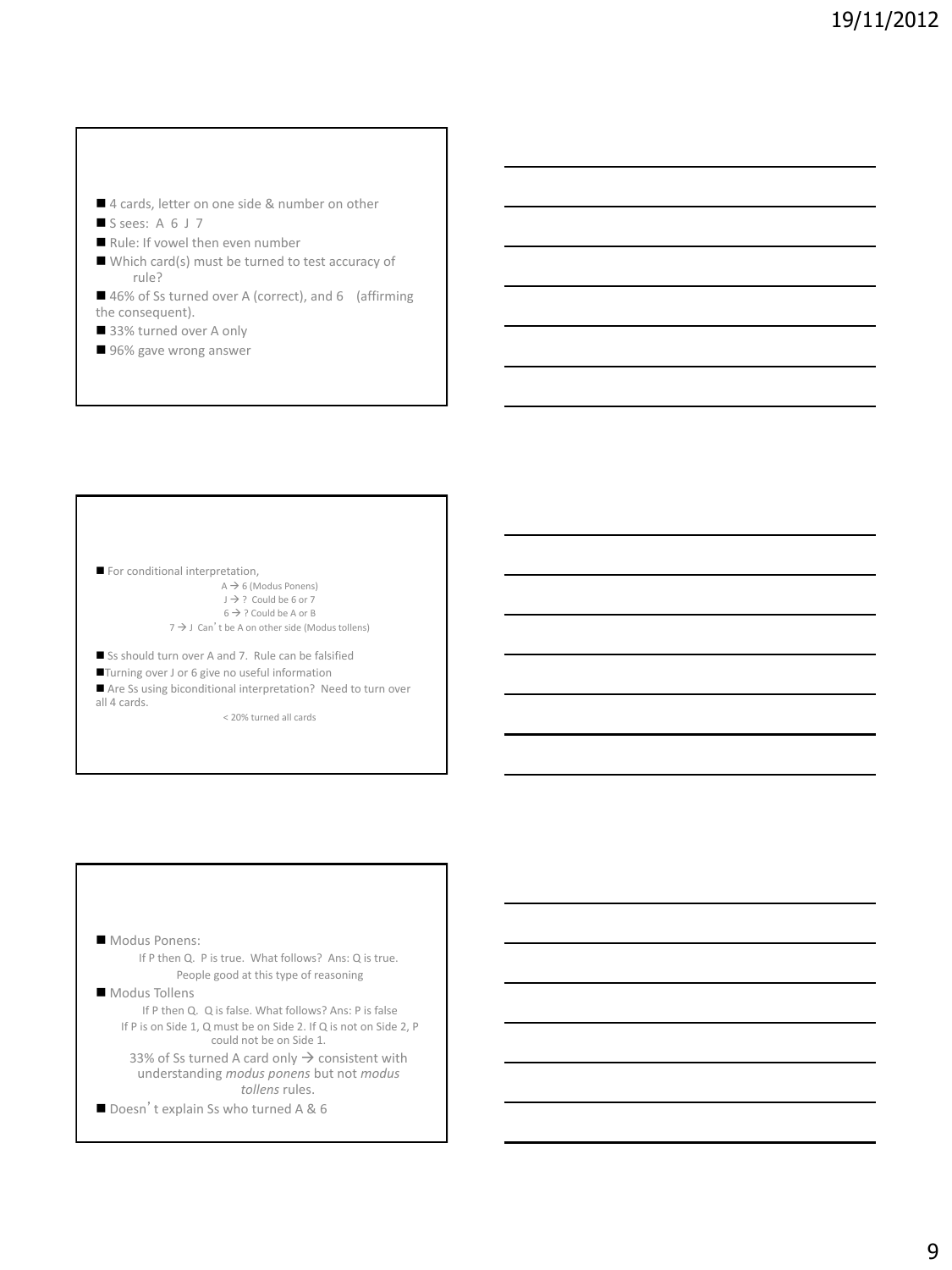

- Griggs & Cox:
- Rule: If person drinks beer, he or she must be 19.
- 4 cards: 1) beer, 2) 19, 3) coke, 4) 16
- 70% selected 'beer' & '16'
- $\blacksquare$  Ss could not do vowel  $\rightarrow$  even number version
- G & C's finding originally interpreted as concreteness effect

- Stamp problem: Envelop sealed or unsealed, 40- or 50-lira stamp
- Rule: If sealed, then 50-lira stamp
	- Actual postal regulation in Italy

 $\blacksquare$  Italian Ss performed very well on problem; British Ss did not. Stamp experiment performed in Michigan & Hong Kong. HK had similar postage rule; Michigan did not. Ss given rationale for rule or not.

Ss given rationale or who were familiar with rule performed well on problem.

 $\rightarrow$  familiarity effect or concreteness?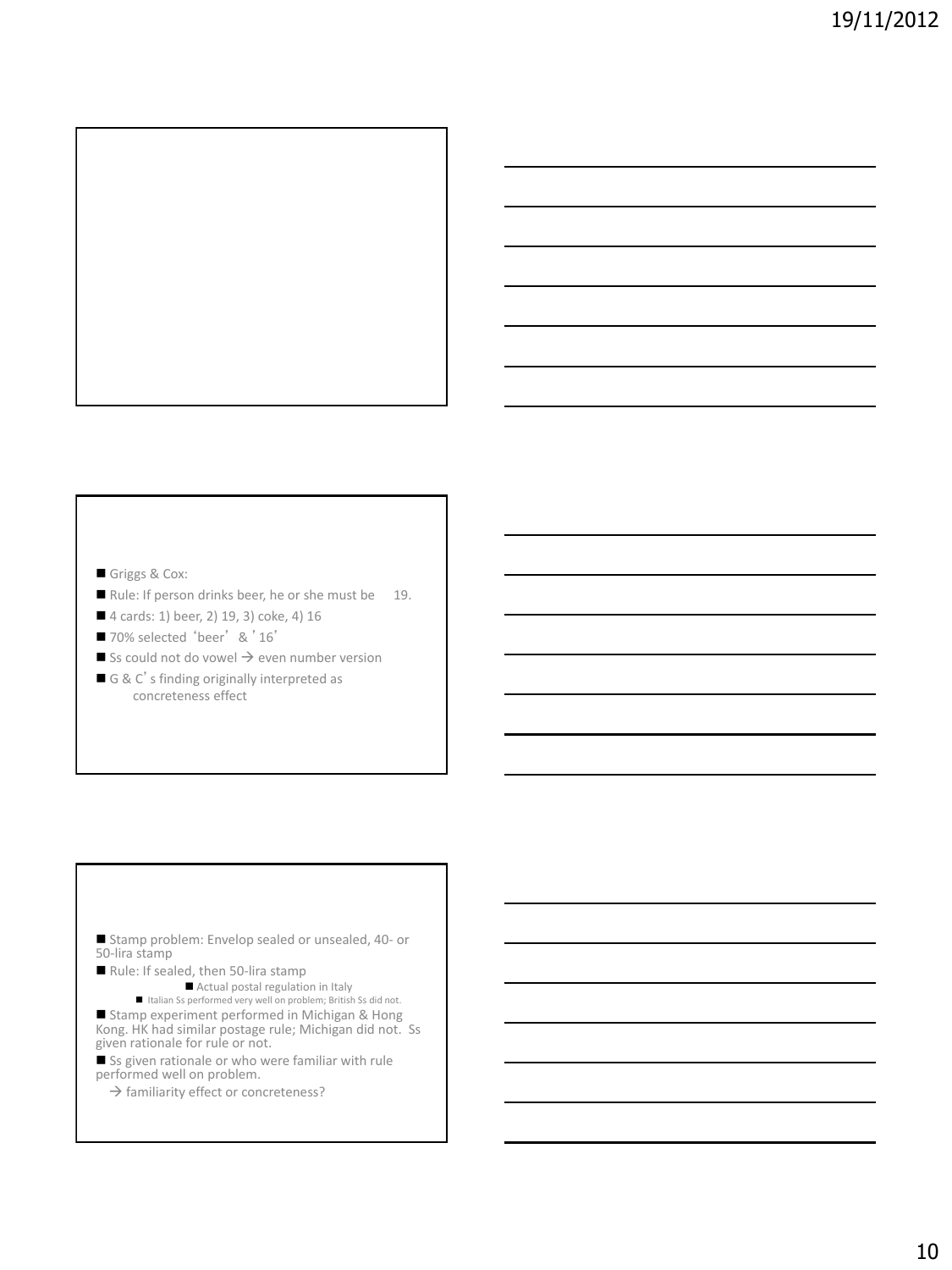



- Wason 4-card task & categorical syllogisms  $\rightarrow$  content effects
- $\blacksquare$  If people reason according to rules of logic  $\Rightarrow$  should be no effect of content.
- $\rightarrow$  Appears that reasoning not done in the abstract, but in context
	- reasoning influenced by knowledge of social rules, understanding of specific concrete situations (liquor laws, postal regulations, immigration & visa requirements)

- Permission & Cheating
- Beer & Stamp problems involve permission, people attempt to gain goal (drink beer, lower postage rate, entry to country) without meeting condition (19 years old, envelope open, cholera vaccination)
- Being able to detect cheaters important in societies  $\rightarrow$  evolutionary advantage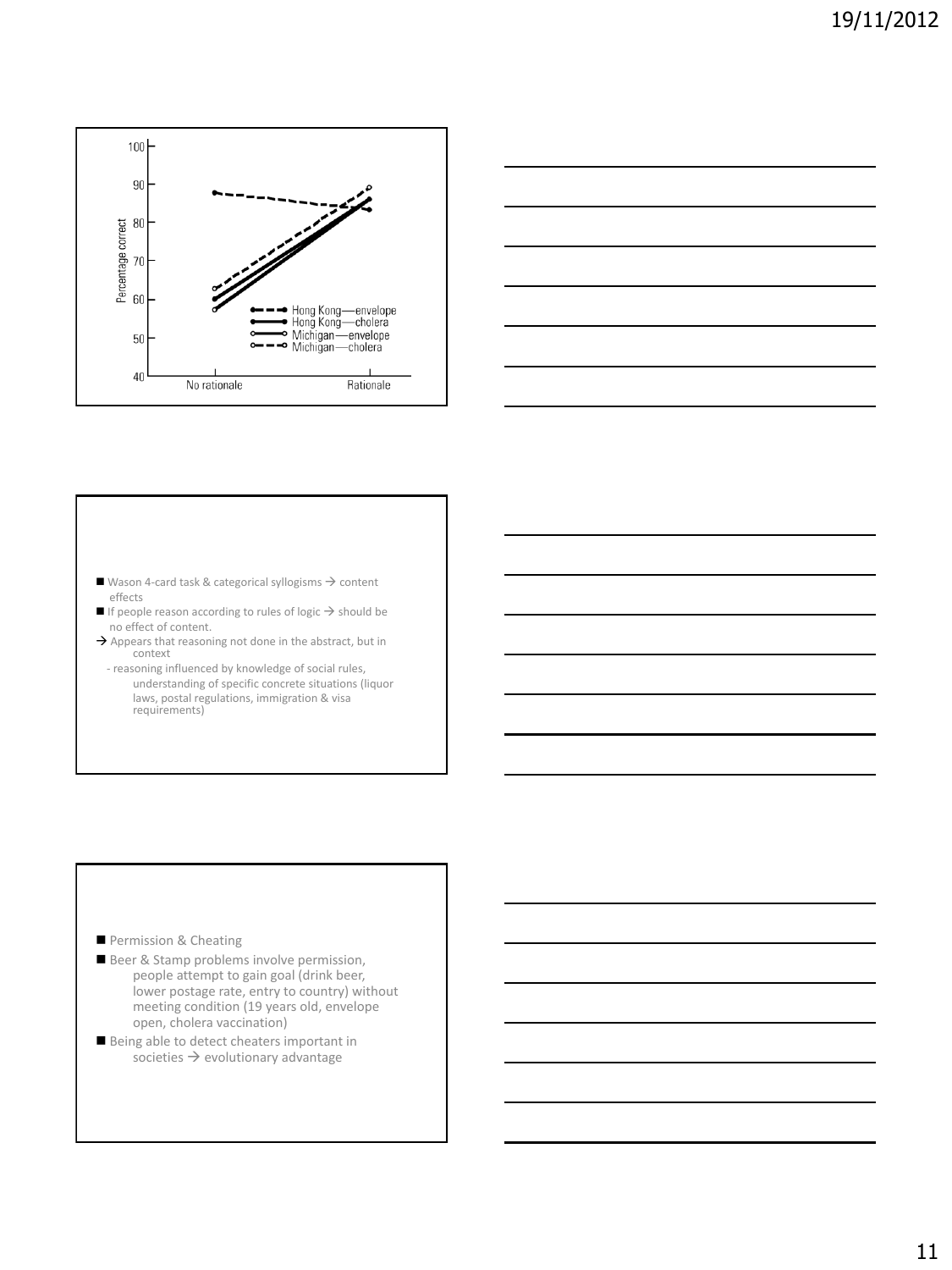Cause and effect: If you turn the switch, the light will come on. If you touch the hot stove, you will be burned. If you don't study, you will fail your exam.

- Obligation: If I invite you to dinner, you should bring me a gift.
- Permission: If you want to enter the country, you must have a visa. If you drive a car, you must have a license.

 $\blacksquare$  If problem activates pragmatic reasoning schema, should get good performance even with abstract problem.

Abstract rule: If "entering" on one side, must have cholera listed on other side.

Some Ss given a rationale: Cholera outbreaks in various parts of world. If you want to enter the country, must be vaccinated against cholera.

 $\rightarrow$  Activates permission schema Ss given rationale which activated schema performed

much better than Ss not given rationale



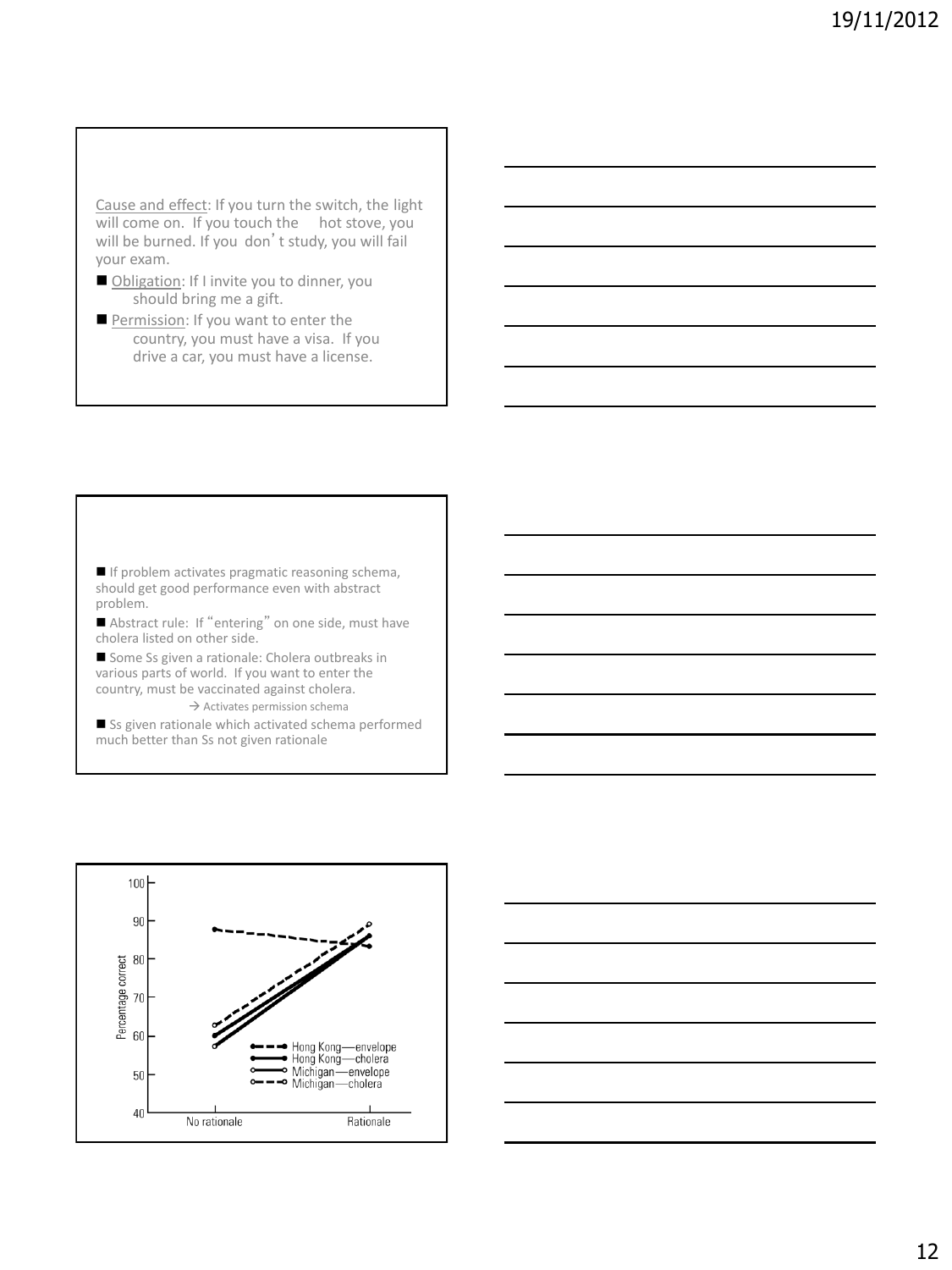If you overeat, you will get fat.

Overeating sufficient to produce obesity, but not necessary. (You could eat well but not exercise or you could have an endocrine problem.)

If you have 3 years experience, you may apply for a promotion. Experience necessary but not sufficient (You must

want the job.)

- We reason differently about necessary & sufficient conditions.
- Sufficiency condition triggers conditional<br>interpretation → more "correct" reasoning – A sufficient but not necessary for  $B$ ,  $\rightarrow$  B does not necessarily imply A
- Necessary condition: If A necessary for  $B \rightarrow$  truth of B implies A true as well
	- $-$  If A then B, B is true,  $\triangle$  A is true

- Truly abstract conditional reasoning: Modus ponens: If A then B, people understand If not B, then not A
	- Modus tollens: If A then B; B is true; ▲ A is true
- Concrete reasoning strategies pragmatic reasoning schemata

permission, obligation, causality

- Broader reasoning schemata: necessary vs. sufficient
- Other strategies: atmosphere effect, conversion, using other knowledge sources (belief bias)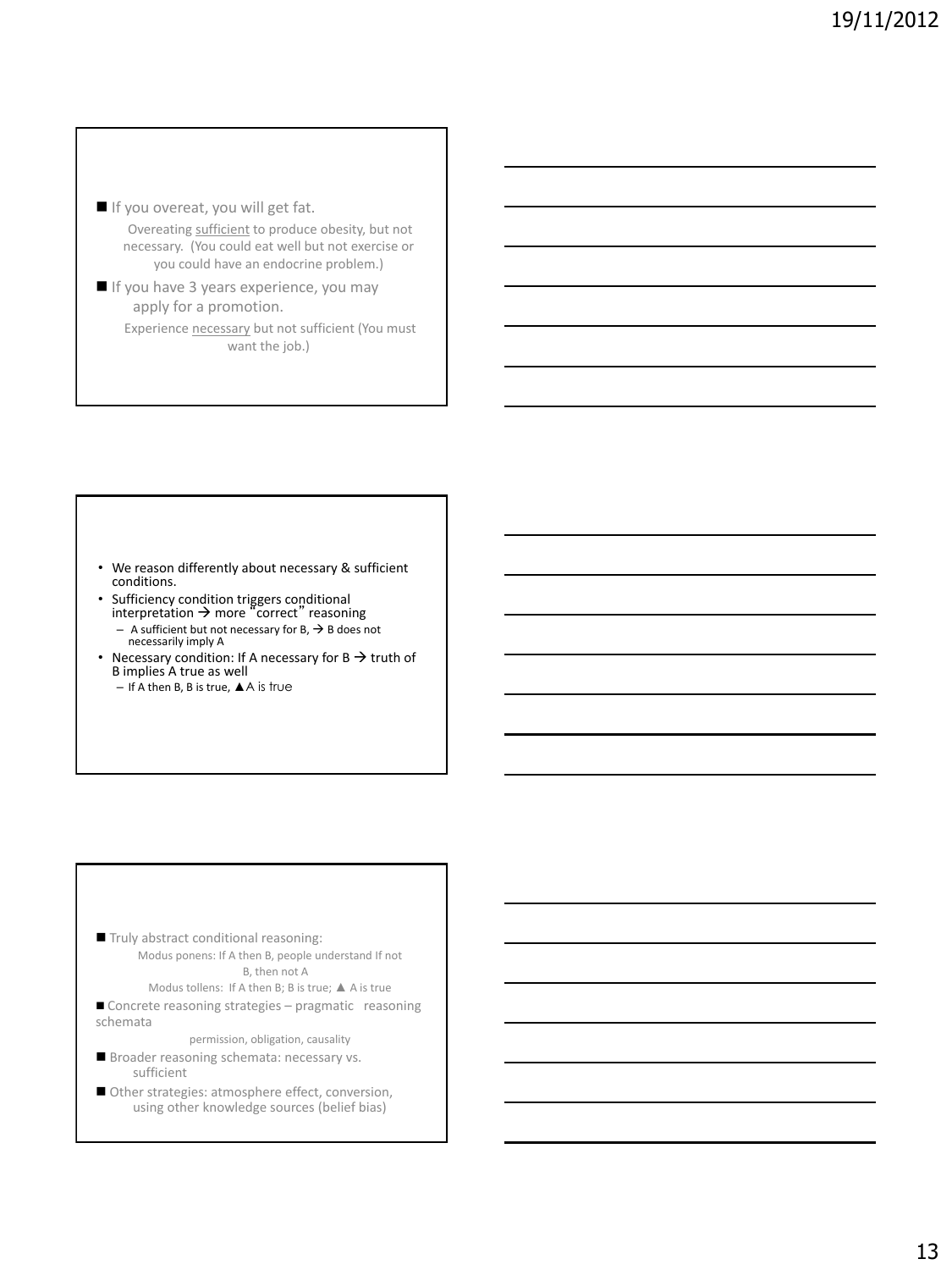■ Want to maximize *expected utility* of choice

Decisions have costs (money, inconvenience, pain) and benefits (pleasure, reduction of pain or inconvenience, approval from friends)

■ **Subjective utility** – the value for the individual individuals have different goals. (car as status symbol vs car as mode of transportation) Utility of outcome evaluated wrt goal

Trade-offs between costs & benefits

*Expected utility* = probability \* utility of each outcome

calculate expected utilities & chose alternative with highest total utility

Trade offs – buy smaller house in better area; take harder course because Medical School considers it in admissions policy

Utility Theory: make choices by maximizing expected utility

• See Reisberg p. 430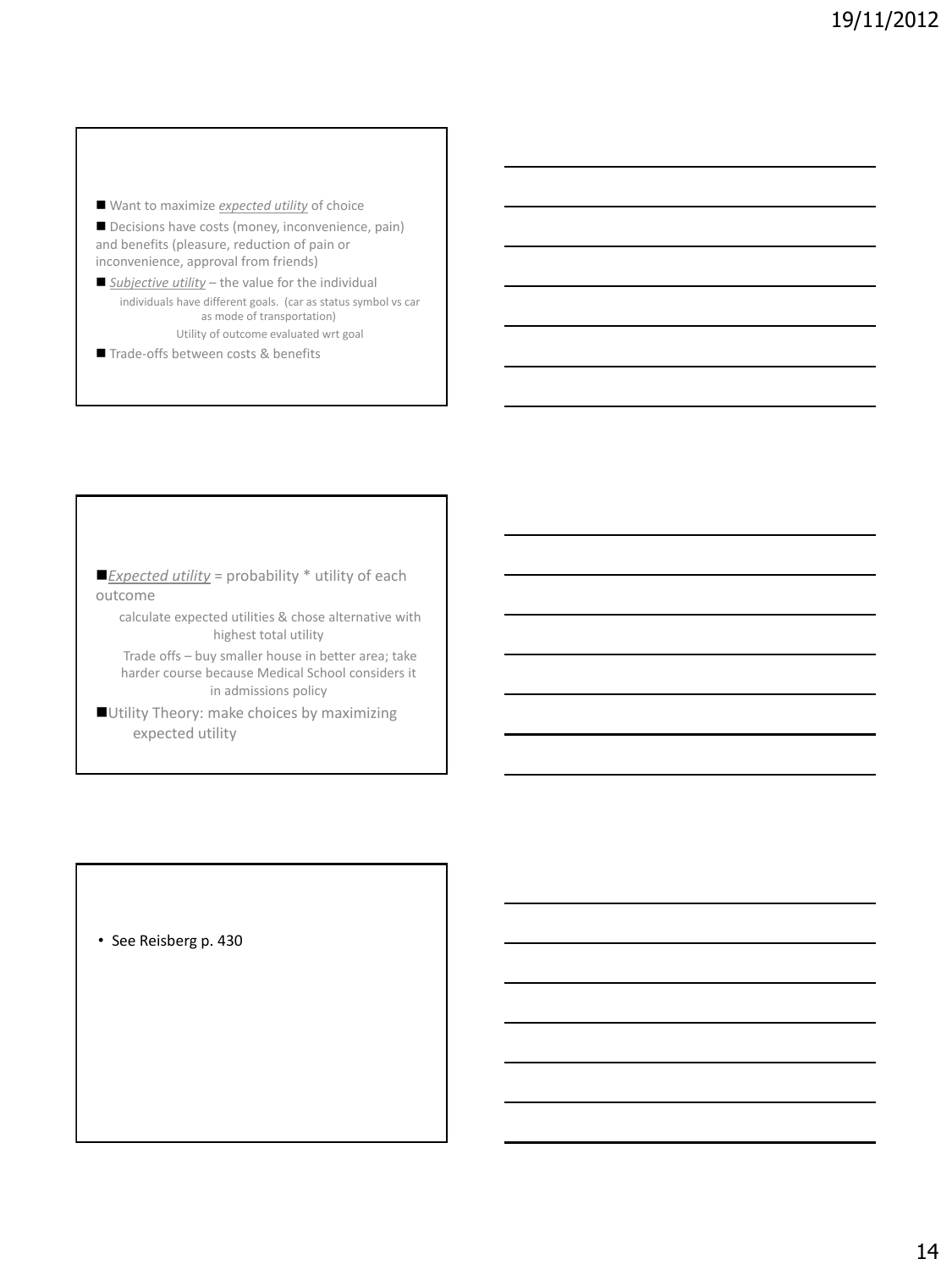- Consider outbreak of Asian flu; 600 deaths expected
- Positive Frame (Fig 13.7, page 430 of text) Program A: 200 people saved Program B: 1/3 chance of saving 600, 2/3 chance of saving no one Expected outcome: 200 people saved

#### Negative Frame

Program A: 400 people die Program B: 1/3 chance no one dies; 2/3 chance 600

■ Outcomes identical for two frames

### Framing of Outcomes - 2

- You are given \$300 to play a game. You must choose between
	- A sure gain of \$100
	- 50% chance of \$200 gain & 50% chance of gaining nothing.
- You are given \$500. You must choose between
	- $\blacksquare$  A loss of \$100
	- 50% chance of losing nothing & 50% chance of losing \$200.

- For positive frame (in terms of lives saved, sure gain) 72% chose A (certainty)
- For negative frame (in terms of deaths) 78% chose B (chance of saving more lives)
- People are inconsistent, choice depending on frame
- Positive frame (emphasizes gains)
	- $\rightarrow$  people are risk averse
- Negative frame (emphasizes losses)  $\rightarrow$  people are risk seeking
- Note: Framing effects not consistent with utility theory.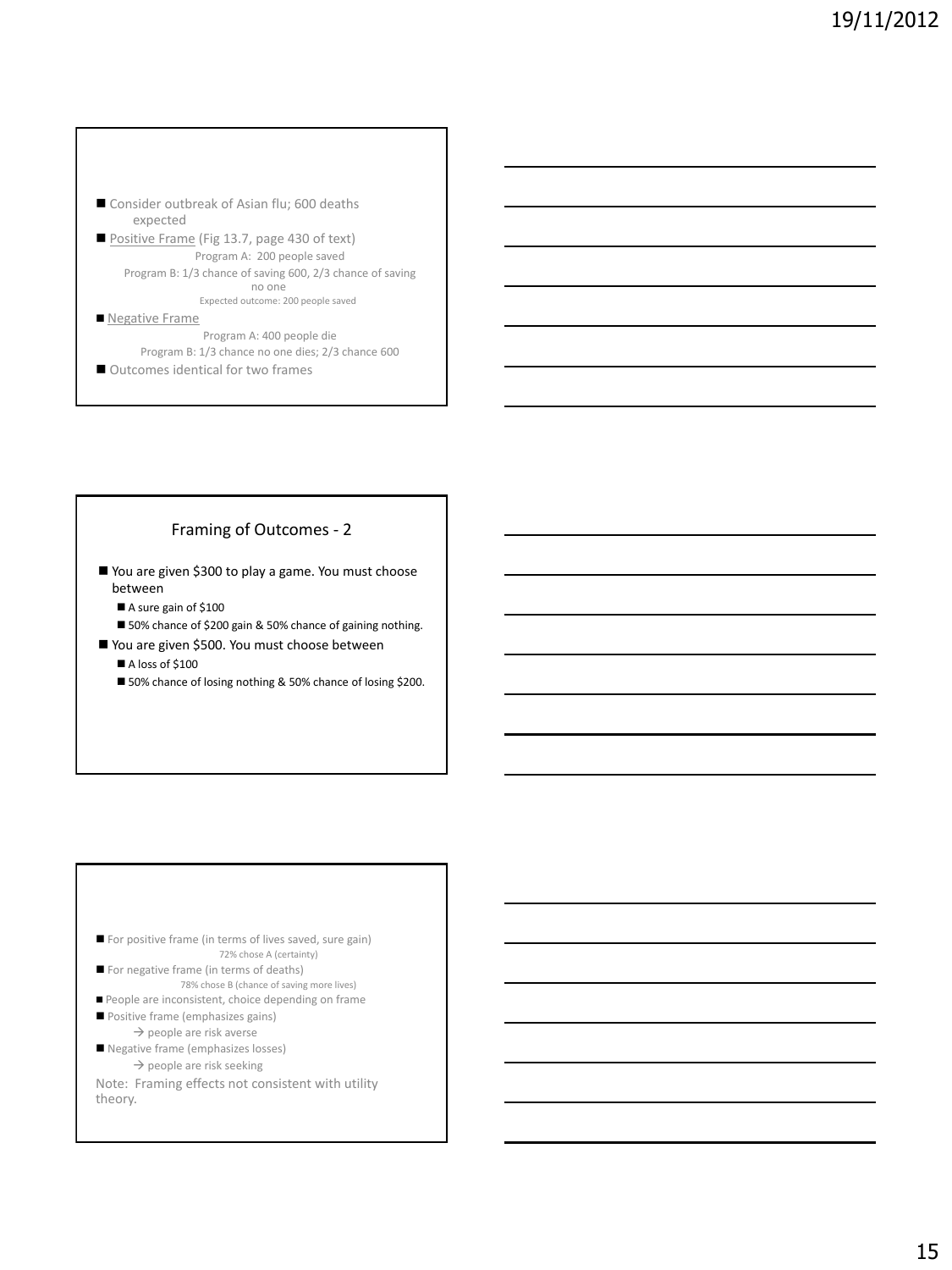- Evidence can be framed in positive fashion (cures, goals) or negative (deaths, goals against)
- Question can be framed in positive or negative fashion
- Example of parent custody case : Which parent would you award (deny) custody?

• See Reisberg, p 432

#### • Parent A:

- 
- Average income Average health
- Average working hours
- Reasonable rapport with child Relatively stable social life
- 
- Parent B:
	- above-average income
	- Close relationship with child
	- Very active social life
	- Lots of work-related travel – Minor health problems
	-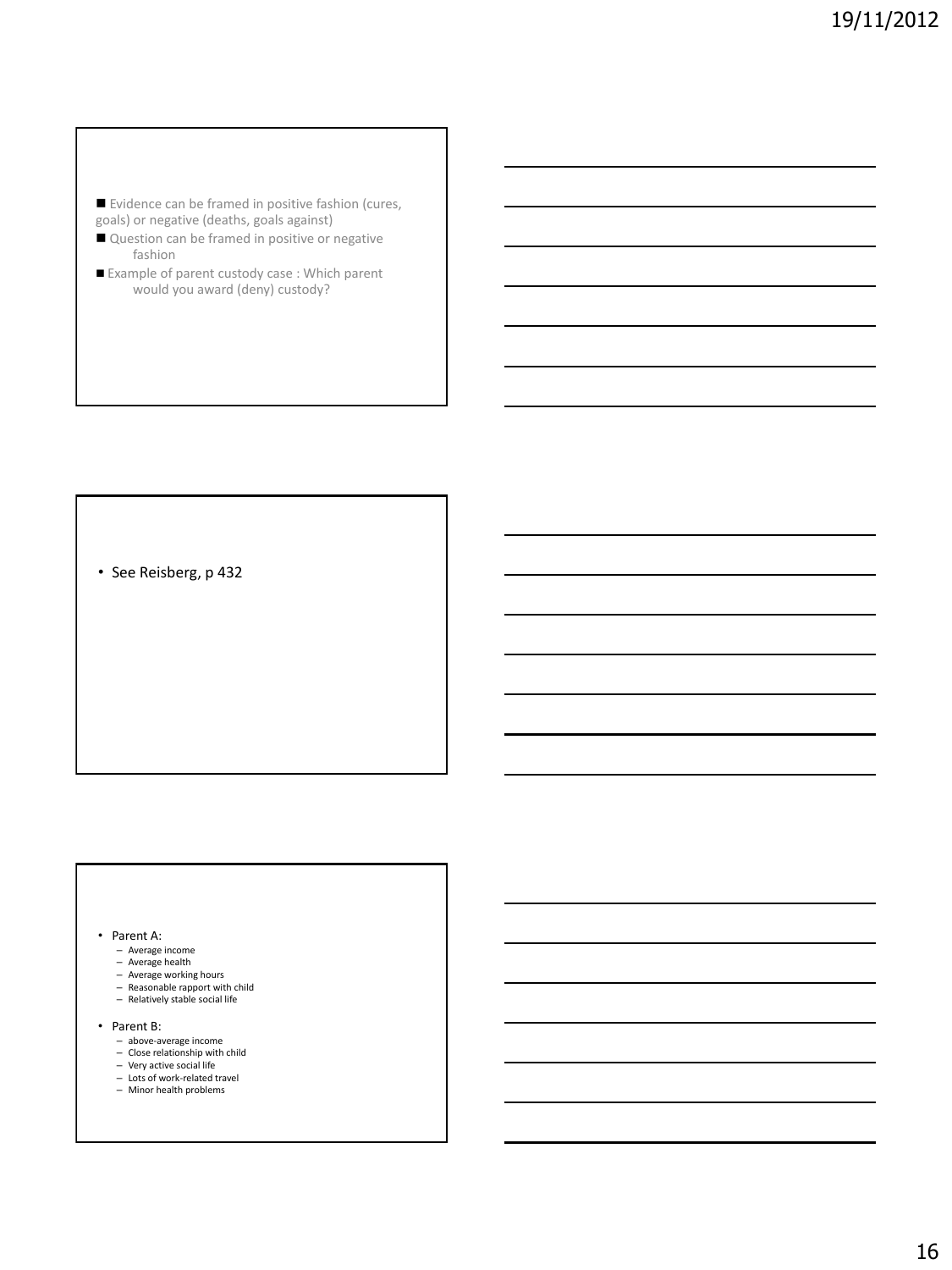- Example of parent custody case : Which parent would you award (deny) custody?
	- award: Parent B preferred 64% to 36%
	- deny: Parent B denied custody 55% vs 45% for A
- Decision reversed depending on wording of question.
- Not consistent with Utility Theory

 $\blacksquare$  Maybe people don't maximize utility; they try to find reasons to justify choice.

 $\rightarrow$  reason-based choice

■ Consider factors that make argument compelling or persuasive

### Scenario A:

- Sony disc player on sale for \$99
- Choice: buy Sony or continue to shop
- Scenario B:
	- Sony disc player on sale for \$99
	- Top-of-the-line Aiwa disc player for \$169
	- Choice: buy Sony, buy Aiwa, or continue to shop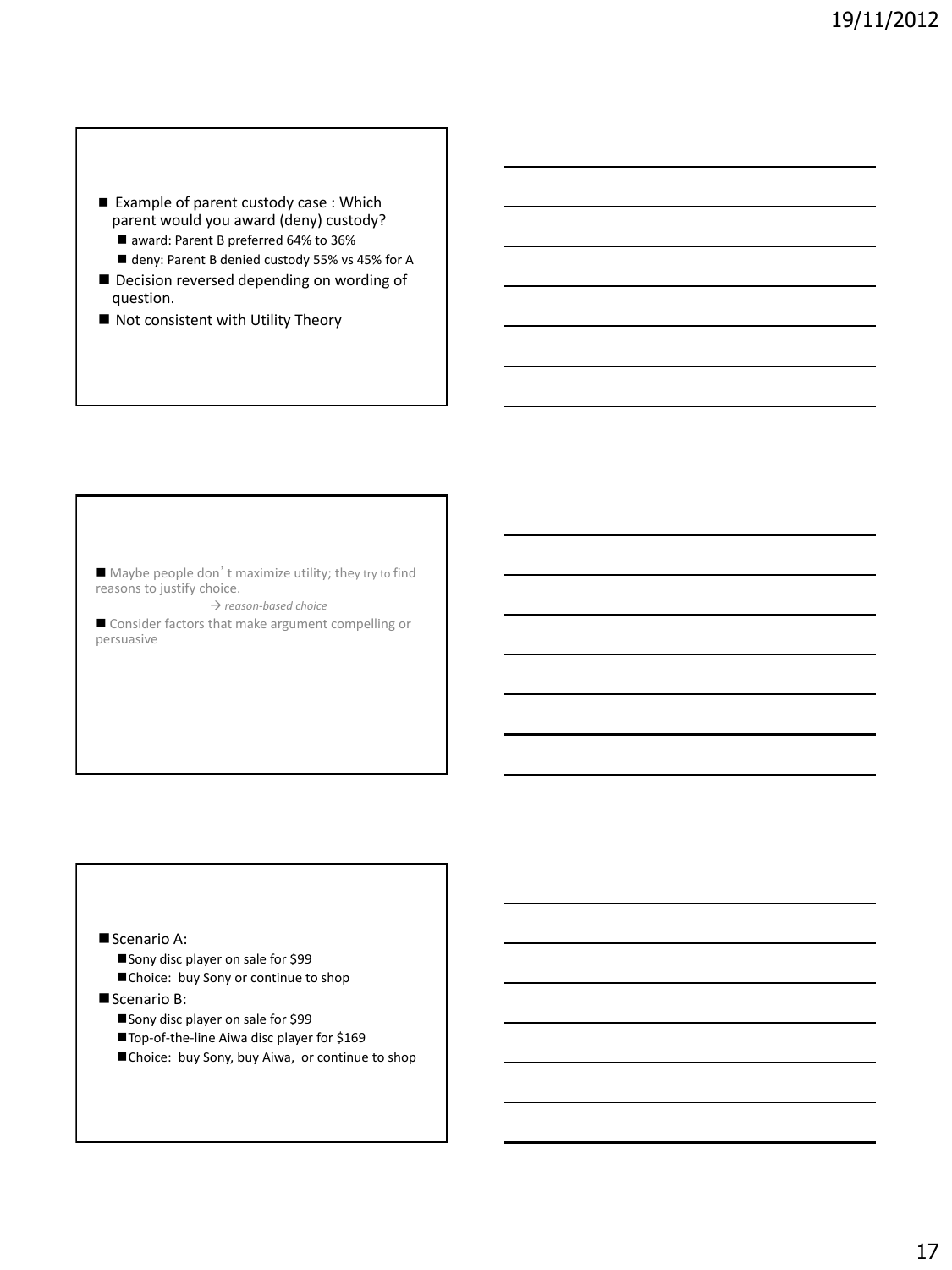Results:

- In Scenario A, 66% would buy Sony, 34% would shop further – People prefer to buy Sony than to shop further
- In Scenario B, 27% chose Sony, 27% chose Aiwa, 46% chose to shop further.
- People prefer to shop further than to buy Sony
- Findings don't make sense in Utility terms
- Do make sense in terms of reasons
	- $-$  A  $\rightarrow$  easy to justify buying Sony
	- $B \rightarrow$  no good reason to chose Sony over Aiwa or v.v. so choose to shop further

Medical treatment

- A: Drug or surgery
	- ■53% of doctors referred patient for surgery without drug treatment
- ■B: Drug A, Drug B or Surgery
	- ■72% referred patient for surgery
	- $\blacksquare$  No reason for preferring one drug  $\rightarrow$  surgery

#### Nature of Reasoning

Confirmation Bias - e.g. custody case  $Award$  custody  $\rightarrow$  focus on factors justifying custody award – close relationship, high income  $Deny$  custody  $\rightarrow$  focus on factors justifying denial of custody</u>

– extensive travel, social life Representativeness & Availability Heuristics

Preference – Which restaurant, movie, activity? May selectively remember good or unpleasant things & decide on basis of limited or biased selection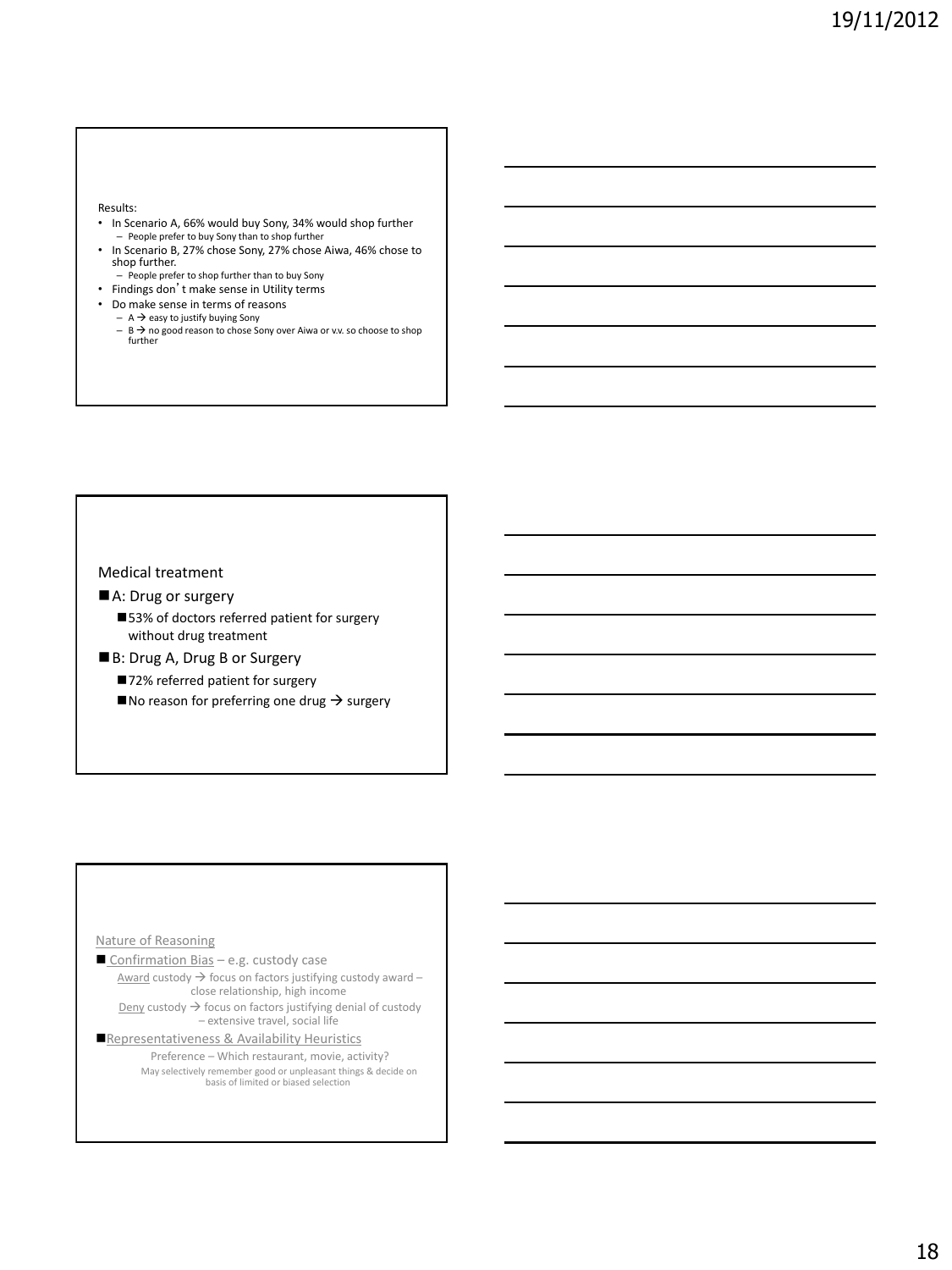#### Factors affecting decision making - 3

#### Emotional Factors

• Affect Heuristic – How good or bad will I feel?

– Trade your bicycle for a new improved version vs. trade wedding ring for new model

• Regret

– try to minimize later regret about decision

– try to justify decision to ourselves

## Factors affecting decision making - 4

Damasio: Emotional experience important when making decision

- Anticipated events produce emotions & physiological reactions (*somatic markers*)
- Orbito-frontal cortex involved in evaluating & interpreting emotional reactions
- Patients with orbito-frontal damage and normal control Ss compared on card- choice task.
- Card stack had either both high payoffs & high losses, or both small payoffs & small losses

### Factors affecting decision making - 5

- Damasio, cont'd
- Normals minimized risk & chose from low payoff-low loss deck.
- Patients favored risky deck.
- Normal Ss showed emotional arousal before turning over a card; patients did not.
- Patients didn't anticipate emotional response & didn't experience bodily reactions (somatic markers)  $\rightarrow$  didn't learn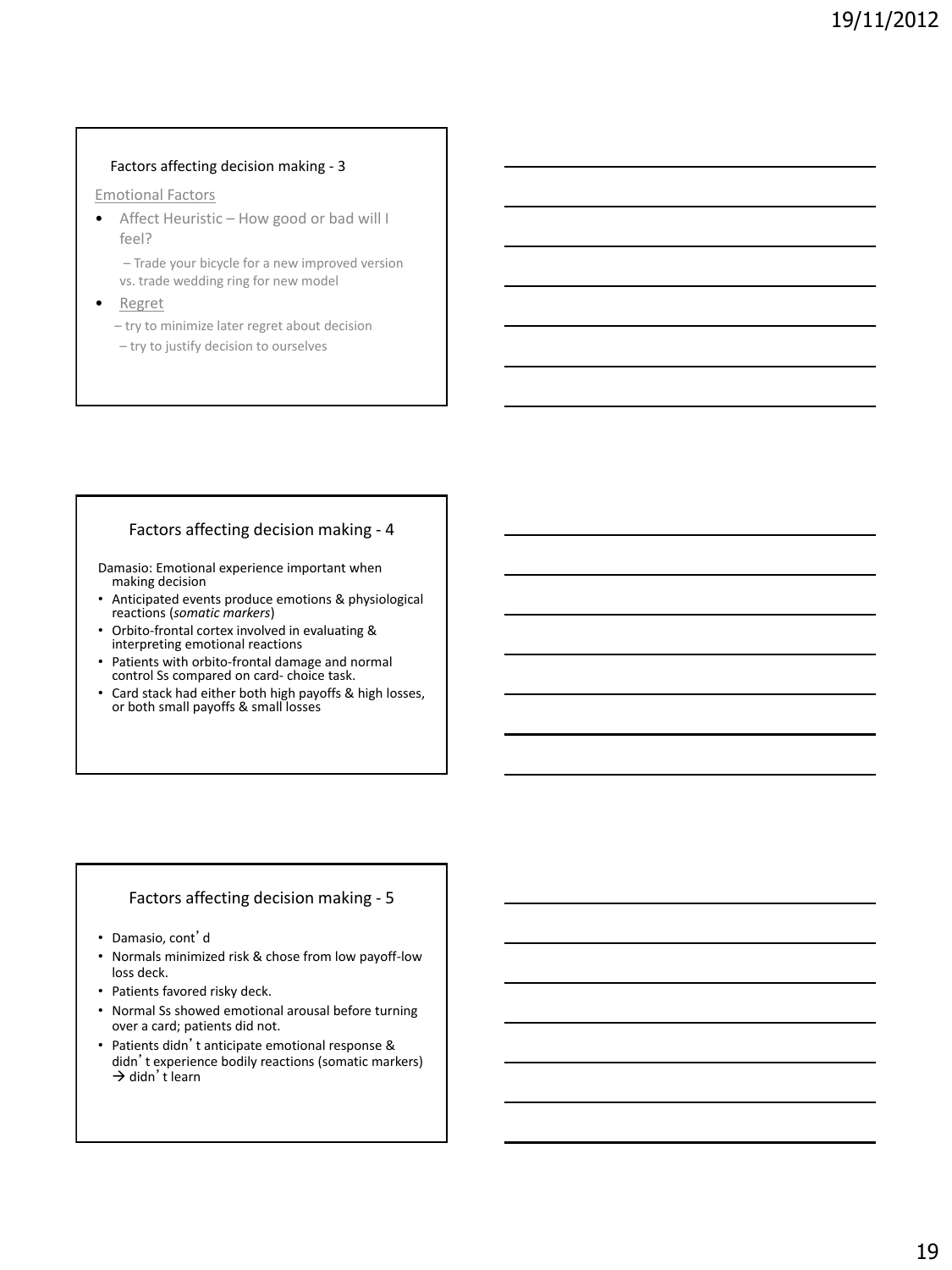## Anticipating Our Own Future Values

- People not good at estimating future feelings
	- Underestmate ability to adapt to new circumstances
	- Assume that what annoys or pleases us now will annoy or please us in future

## Conclusion

- Think of Utility Theory as normative theory theory of how we *should* make decisions
- Reason-based decisions place emphasis on how we will feel.
	- Often utility theory  $\rightarrow$  immoral decisions (e.g. maximize one's own financial gain at cost to others)
- Reason-based decisions defensible as *normative*  theory – a theory of how we actually behave. Moral decisions treated differently & utility theory doesn't apply